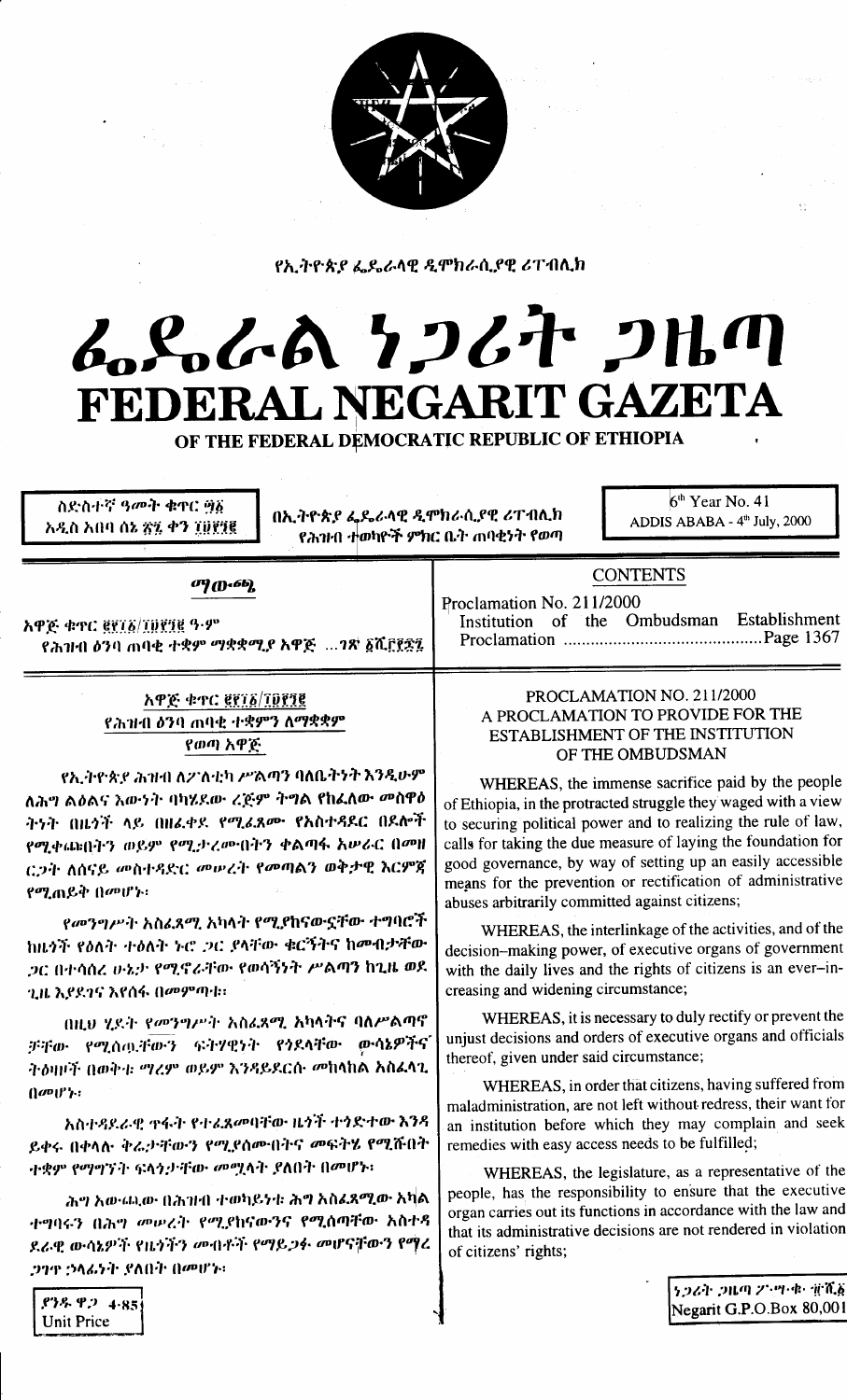WHEREAS, with a view to enhancing the principle ይህንኑ መርህ ለማንልበትና ስለሕግ አውጨው ሆኖ አስተዳ thereof, it is found necessary to establish, and to determine the ደራዊ በደል እንዳይደርስ የመቆጣጠሪያ መሣሪያ በመሆን ከሚያነለ powers and duties of, the Office of Ombudsman, as one of the *ግ*ሎት *ተቋሞች መ*ካከል አንዱ የሆነውን የሕዝብ ዕንባ ጠባቂ ተቋምን ማቋቋምና ሥልጣኑንና ተግባሩን በሕግ መወሰን አስፈላጊ occurrence of maladministration:  $\mathbf{U}^{\mathbf{C}}$  ( $\mathbf{I}^{\mathbf{C}}$ )  $\mathbf{I}^{\mathbf{C}}$ )  $\mathbf{I}^{\mathbf{C}}$ በኢትዮጵያ ፌዴራላዊ ዲሞክራሲያዊ ሪፐብሊክ ሕገ መንግሥት አንቀጽ ፶፩ (፩) እና (፲፩) መሠረት የሚከተለው follows: ታውጅል። ምዕራፍ አንድ PART ONE ጠቅሳሳ ድንጋጌዎች **General Provisions** አጭር ርዕስ δ.  $\mathbf{1}$ . **Short Title** ይህ አዋጅ "የሕዝብ ዕንባ ጠባቂ ተቋም ማቋቋሚያ አዋጅ This Proclamation may be cited as the "Institution of ቁዋር ፪፻፲፩/፲፱፻፺፪'' ተ፡በሎ ሊጠቀስ ይችላል። ትርጓሜ ą. 211/2000." <u>የቃሉ አገባብ ሌላ ትርጉም የሚ</u>ያሰጠው ካልሆነ በስተቀር  $2.$ **Definitions** 

- በዚህ አዋጅ ውስዋ፦
	- "ተሻማ" ማለት በዚህ አዋጅ መሠረት በምክር ቤቱ  $\vec{b}$ . የሚሾም ዋና ዕንባ ጠባቂ፡ ምክትል ዋና ዕንባ ጠባቂ ወይም በቅርንጫፍ ጽህፈት ቤት ደረጀ የሚገኝ ወይም የህፃናትንና የሴቶችን ጉዳይ የሚከታተል ዕንባ ጠባቂ ማለት ነው።
	- "ሥራተኛ" ማለት የተቋሙ መምሪያ ኃላፊዎችን፣ ባለሙ ę. *ያዎችንና ድጋፍ ሰጭ ሠራተኞችን ይ*ጨምራል፤
	- "ቤተዝመድ" ማለት በኢትዮጵያ ፍትሐብሔር ሕግ Ë. መሥረት የሥጋ ወይም የጋብቻ ዝምድና ያለው ሰው ነው፤
	- "ምክር ቤት" ማለት የኢትዮጵያ ፌዶራላዊ ዲሞክራ ij. ሲያዊ ሪፐብሊክ የሕዝብ ተወካዮች ምክር ቤት ነው፣
	- "የአስተዳደር ዋፋት'' ማለት ማናቸውንም የአስተዳደር  $\ddot{\mathbf{c}}$ ሕግን ወይም የአቍሪና ሥራተኛ ጉዳይ ሕግን ወይም ሌሎች አስተዳደር ነክ ሕጎችን በመፃረር በመንግሥት አስራጻሚ አካላት የሚፊጸሙ ድርጊቶችን ወይም የሚሰጡ ውሳኔዎችን ይጨምራል፣
	- "ባለሥልጣን" ማለት የሕዝብ ተመራጭ ወይም የመን ï. ግሥት አስፈጻሚ አካል ተሻሚ ወይም ኃላፊ ነው።
	- "ሰው'' ማለት ማንኛውም የተፈዋሮ ሰው ወይም በሕግ ij. የሰውንት መብት የተሰጠው አካል ነው።
	- "ክልል" ማለት በኢትየጵያ ፌዴራላዊ ዲሞክራሲያዊ Ţ. ሪፐብሊክ ሕገ መንግሥት አንቀጽ ጝ፤ (δ) ላይ የተመለ ከቱት ማለት ሲሆን ለዚህ አዋጅ አፈጻጸም ሲባል የአዲስ አበባ ከተማ መስተዳድርንና የድሬዳዋ አስተዳደርን ይጨምራል፡
	- $``$  (D'} )  $\mu$   $\lambda$ <sup>22</sup> "ሃለት የፌዴራል ወይም የክልል ij.  $\langle \phi \rangle = \langle \phi \rangle = \langle \phi \rangle$
	- "የመንግሥት የልማት ድርጅት" ማለት በመንግሥት 7. ባለቤትንት ሥር የሚገኝ የማምረቻ፣ የማከፋፌያ፣ አገል ግሎት ሰጭ ወይም ሌላ ዓይነት ድርጅት ነው።
	- $``$ የመንግሥት መ $/$ ቤት'' ማለት ሚኒስቴር፤ ኮሚሽን፤  $\overline{16}$ ባለሥልጣን፡ ኤሮንሲ፡ ኢንስቲትዩት **መይም** ማናቸውም ሴላ የመንግሥት መሥሪያ ቤት ነው፡
	- "መርማሪ" ማለት የምርመራ ሥራ እንዲያካሂድ በዋና ïg∙ ዕንባ ጠባቂው የተመደበ ሠራተኛ ነው ፡
	- $\ddot{\mathbf{r}}$ "አስፈጻሚ አካል'' ማለት የመንግሥት መሥሪያ ይትን፡ ወይም የመንግሥት የልማት ድርጅትን እንዲሁም በዳኝንት ሰጭ ወይም በሕግ አውጨው አካል ውስዋ የአስተዳደር ወይም የአስተዳደር ነክ አንልግሎት የሚሰዋ አካልን ይጨምራል፡
	- "ሕግ" ማለት የኢትዮጵያ ፌዴራላዊ ዲሞክራሲያዊ  $70 -$ ሪፐብሊክ ሕን መንግሥትን፡ የክልል ሕን መንግሥትን፣ የፌዴሬል ወይም የክልል ሕጎችንና ደንቦችን ይጨ**ምራል**።

parliamentary institutions instrumental in the control of the NOW, THEREFORE, in accordance with of Article 55

 $(1)$  and  $(15)$  of the Constitution, it is hereby proclaimed as

the Ombudsman Establishment Proclamation No.

Unless the context requires otherwise, in this Proclamation:

- $\mathbf{D}$ "Appointee" means the Chief Ombudsman, the Deputy Chief Ombudsman or an Ombudsman, at the level of a branch office or who follows up the affairs of children and women appointed in accordance with this Proclamation;
- "Staff" includes department heads, professionals  $2)$ and the support staff of the Institution;
- "Family Member" means a person of relation by  $3)$ consanguinity or affinity, in accordance with the Civil Code of Ethiopia;
- "House" means the House of Peoples' represen- $4)$ tatives of the Federal Democratic Republic of Ethiopia:
- $5)$ "Maladministration" includes acts committed, or decisions given, by executive government organs, in contravention of administrative laws, the labour law or other laws relating to administration:
- "Official" means an elected representative or an 6) appointee or official of an executive government organ;
- $7)$
- "Person" means any natural or juridical person;<br>"Region" means any of those specified under  $\mathbf{R}$ Article 47(1) of the Constitution of the Federal Democratic Republic of Ethiopia and, for the pruposes of this Proclamation, includes the Addis Ababa City Administration and the Dire Dawa Administration;
- "Government" means the Federal, or a Regional  $9)$ Government:
- $10<sub>0</sub>$ "Public Enterprise" means a production, distribution, service rendering or other enterprise, under the ownership of the Federal or a Regional Government:
- "Government Office" means a Ministry, a Com-11) mission, an Authority, an Agency, an Institute or any other government office;
- "Investigator" means a staff assigned, by the Chief  $12)$ Ombudsman, to conduct an investigation;
- "Executive Organ" includes a government office  $13)$ or a public enterprise as well as organs rendering administrative or related services within the judiciary or the legislature;
- $(4)$ "Law" includes the Constitution of the Federal Democratic Republic of Ethiopia, the Constitution of a Region as well as federal or regional laws and regulations.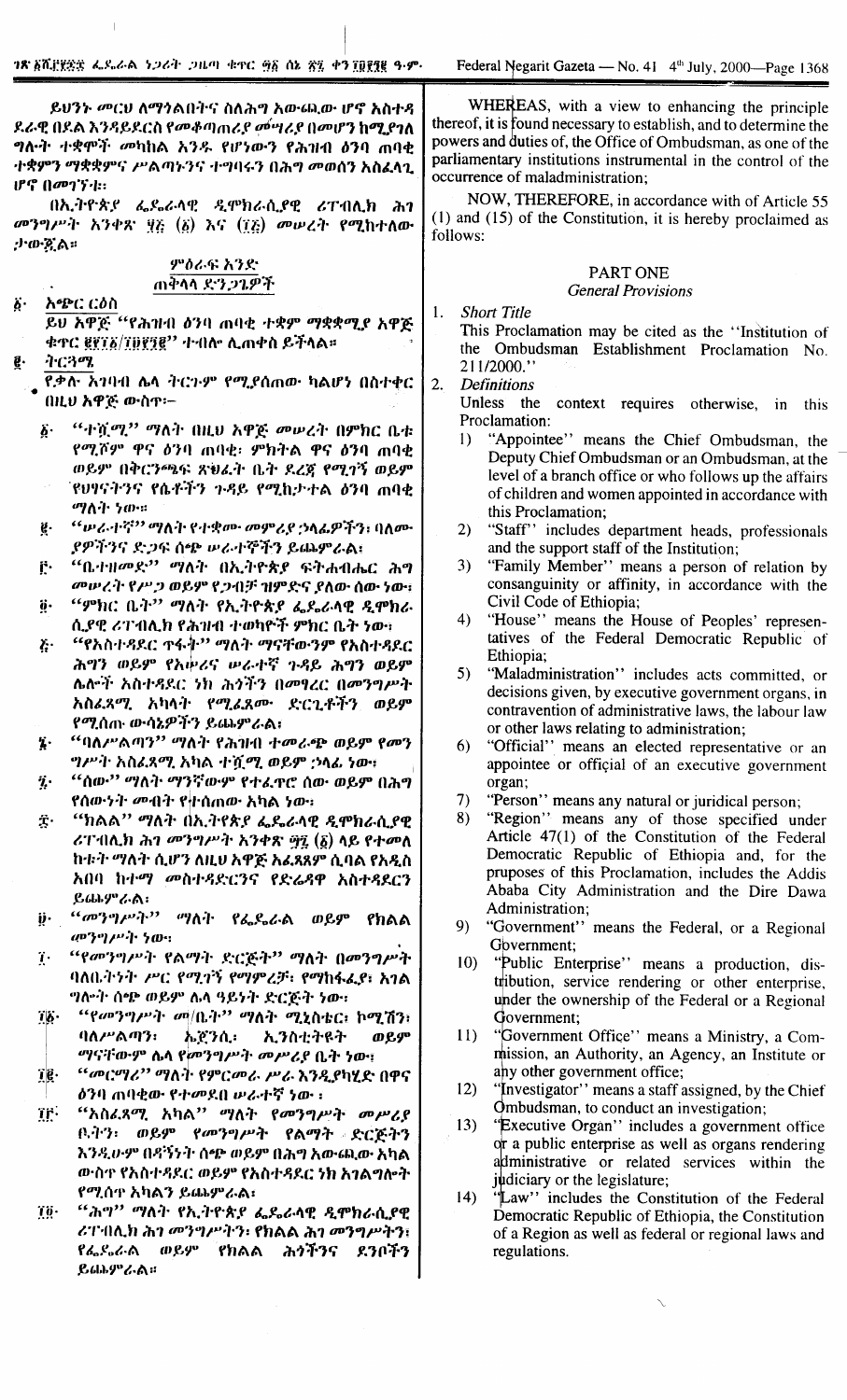#### መቋቋም ŗ.

- $\overline{b}$ . እየተባለ የሚጠራ) የሕግ ሰውንት ያለው ራሱን የቻለ የፌደ<sub>ወ</sub>ራል መንግሥት አካል ሆኖ በዚህ አዋጅ ተቋቁሟል።
- ተቋሙ ተጠሪነቱ ለምክር ቤቱ ይሆናል። ų.
- የተፈጸሚነት ወሰን  $\ddot{\mathbf{0}}$ .
	- በዚህ አዋጅ በወንድ ፆታ የተደነገገው የሴትንም ፆታ δ. ይጨምራል።
	- ይህ አዋጅ በክልል መንግሥት አስፈጸሚ አካላትና ë. ባለሥልጣኖቻቸው በሚፈጸሙ የአስተዳደር ዋፋቶችም ላይ ተፈጸሚነት ይኖረዋል።
- $90<sup>q</sup>$  $\ddot{c}$

የተቋሙ ዓላማ በሕግ የተደነገጉ የዜጎች መብቶች እና ዋቅሞች በአስፈጻሚው አካላት መከበራቸውን በማረ*ጋገ*ዋ፤ የሕግ የበላይነትን መሥረት ያደረገ ዋራት፣ ቅልዋፍናና ግልጽነት ያለው መልካም የመንግሥት አስተዳደር እንዲ ሰፍን ማድረግ ይሆናል።

- ሥልጣንና ተግባር
	- ተቋሙ የሚከተሉት ሥልጣንና ተግባራት ይኖሩታል፤
	- አስፈጻሚ አካላት የሚያወጧቸው አስተዳደራዊ መመሪ δ. *ያዎች ፡ የሚ*ሰዉቸው ውሳኔዎችና *አውራሮቻቸ*ው የዜጎችን ሕገ-መንግሥታዊ መብቶችንና ሕጎችን የማይ ቃረኑ መሆናቸውን መቆጣጠር፤
	- ę. አስተዳደራዊ ዋፋትን አስመልክቶ የሚቀርቡ ቅሬታ ዎችን የመቀበልና የመመርመር፣
	- ŕ٠ አስፈጻሚው አካል ሥራውን በሕግ መሠረት የሚያከ ናውን መሆኑን ለማረጋገዋና አስተዳደራዊ ዋፋቶች እንዳ ይፈጸሙ ስመከላከል ቁዋዋር የማድረግ፡
	- አስተዳደራዊ ዋፋት መፈፀሙን ያመነበት ከሆነ  $\vec{0}$ የመፍትሄ ሃሳብ የመሻት:
	- አስተዳደራዊ ተፋቶች የሚሻሻሉበትን ሁኔታ የማጥናትና ۶۰. ሃሳብ የማቅረብ፡
	- ï. የተሻለ የመንግሥት አስተዳደርን ለማስገኘት ነባር ሕጎች ወይም አሥራሮች ወይም መመሪያዎች እንዲሻሻሉ። አዳዲስ ሕጎች እንዲወጡ ወይም ፖሊሲዎች እንዲቀየሱ የማሳሰብ፡
	- $\vec{\mathbf{z}}$ . ከዓላማው ጋር የሚጣጣሙ ሌሎች ተግባሮችን የማከ ናወን።
- $\tilde{\mathbf{z}}$ . የሥልጣን ገደብ

 $7.800...$ 

- በሕዝብ ምርጫ የተቋቋሙ ምክር ቤቶች በሕግ አውጭነ δ. ታቸው የሚሰጧቸው ወሳኔዎችን ወይም፡
- በማንኛውም ፍርድ ቤት በየትኛውም ደረጀ በመታየት ę. ላይ ደሉ ጉዳዮችን ወይም፡
- ŕ. በዋና አዲተር መሥሪያ ቤት በመታየት ላይ ያሉ ጉዳዮችን  $\omega$   $g$   $g$   $v$  :
- በወዋ:ታ :ኃይሎችና በመከላከደ ሥራዊት ክፍሎች የሚሰጡ  $\overline{0}$ . *የዐ*ዋ*ታ ወይም የሀገር መ*ከላከል *ጉዳ*ዮችን በሚመለከት የሚሰጡ ውሳኔዎችን፡
- የመመርመር ሥልጣን የለውም።
- የተቋሙ አቋም Ţ.

 $7 - 900 - 1$ 

- *የዕንባ ጠባቂ ጉባዔ*፡ ቩ.
- አንድ ዋና ዕንባ ጠባቂ፥ ë.  $\boldsymbol{\theta}$ 
	- ለ) አንድ ምክትል ዋና ዕንባ ጠባቂ፣
	- የሕፃናትና የሴቶችን ጉዳይ የሚመራ ዕንባ ጠባቂ፣  $\mathbf{d}$
	- የቅርንጫፍ ጽ/ቤቶች ዕንባ ጠባቂዎች፤ እና  $\mathbf{a}$
	- አስፈላጊ የሆኑ ሠራተኞች  $\boldsymbol{\nu})$

ይኖሩታል።

ዋና መሥሪያ ቤት  $\vec{p}$ .

> የተቋሙ ዋና መ/ቤት አዲስ አበባ ሆኖ ምክር|ቤቱ በሚወ ስነው በማናቸውም ሥፍራ ቅርጫፍ ጽ/ቤት ሊኖረው ይችላል።

Establishment  $3<sub>1</sub>$ 

- The Institution of the Ombudsman (hereinafter  $\left| \right|$ referred to as "the Institution") is hereby established as an autonomous organ of the Federal Government having its own juridical personality.
- The Institution shall be accountable to the House.  $2)$
- $\overline{4}$ . Scope
	- The Provisions of this Proclamation set out in the  $\left| \right|$ masculine gender shall also apply to the feminine gender.
	- $2)$ This Proclamation shall also apply to maladministration committed by the executive organs, and officials thereof, of a Regional Government.
- $5<sub>1</sub>$ **Objective**

The objective of the Institution shall be to see to bringing about good governance that is of high quality, efficient and transparent, and are based on the rule of law, by way of ensuring that citizens' rights and benefits provided for by law are respected by organs of the executive.

6. **Powers and Duties** 

The Institution shall have the powers and duties to:

- supervise that administrative directives issued, and  $\left| \right|$ decisions given, by executive organs and the practices thereof do not contravene the constitutional rights of citizens and the law as well:
- $2)$ receive and investigate complaints in respect of maladministration:
- $3)$ conduct supervision, with a view to ensuring that the executive carries out its functions in accordance with the law and to preventing maladministration;
- $4)$ seek remedies in case where it believes that maladministration has occurred;
- $5)$ undertake studies and research on ways and means of curbing maladministration;
- $6)$ make recommendations for the revision of existing laws, practices or directives and for the enactment of new laws and formulation of policies, with a view to bringing about better governance;
- $7)$ perform such other functions as are related to its objective.

#### 7. **Limitation of Power**

The Institution shall have no power to investigate:

- decisions, given by Councils established by election,  $\mathbf{D}$ in their legislative capcity;
- $2)$ cases pending in courts of Law of any level;
- $3)$ matters under investigation by the Office of the Auditor-General: or
- $4)$ decisions given by Security Forces and units of the Defence Forces, in respect of matters of national security or defence.

Organization of the Institution 8.

- The Institution shall have:
	- a Council of the Ombudsman  $\mathbf{D}$
	- $2)$ (a) a Chief Ombudsman;
		- (b) a Deputy Chief Ombudsman;
		- an Ombudsman heading the children and  $(c)$ women affairs;
	- Ombudsmen heading branch offices; and  $(d)$
- the necessary staff.  $(e)$
- 9. **Head Office**

The Institution shall have its Head Office in Addis Ababa and it may have branch offices in other places to be determined by the House.

 $\sim$  1

 $\mathcal{L}_{\rm{eff}}$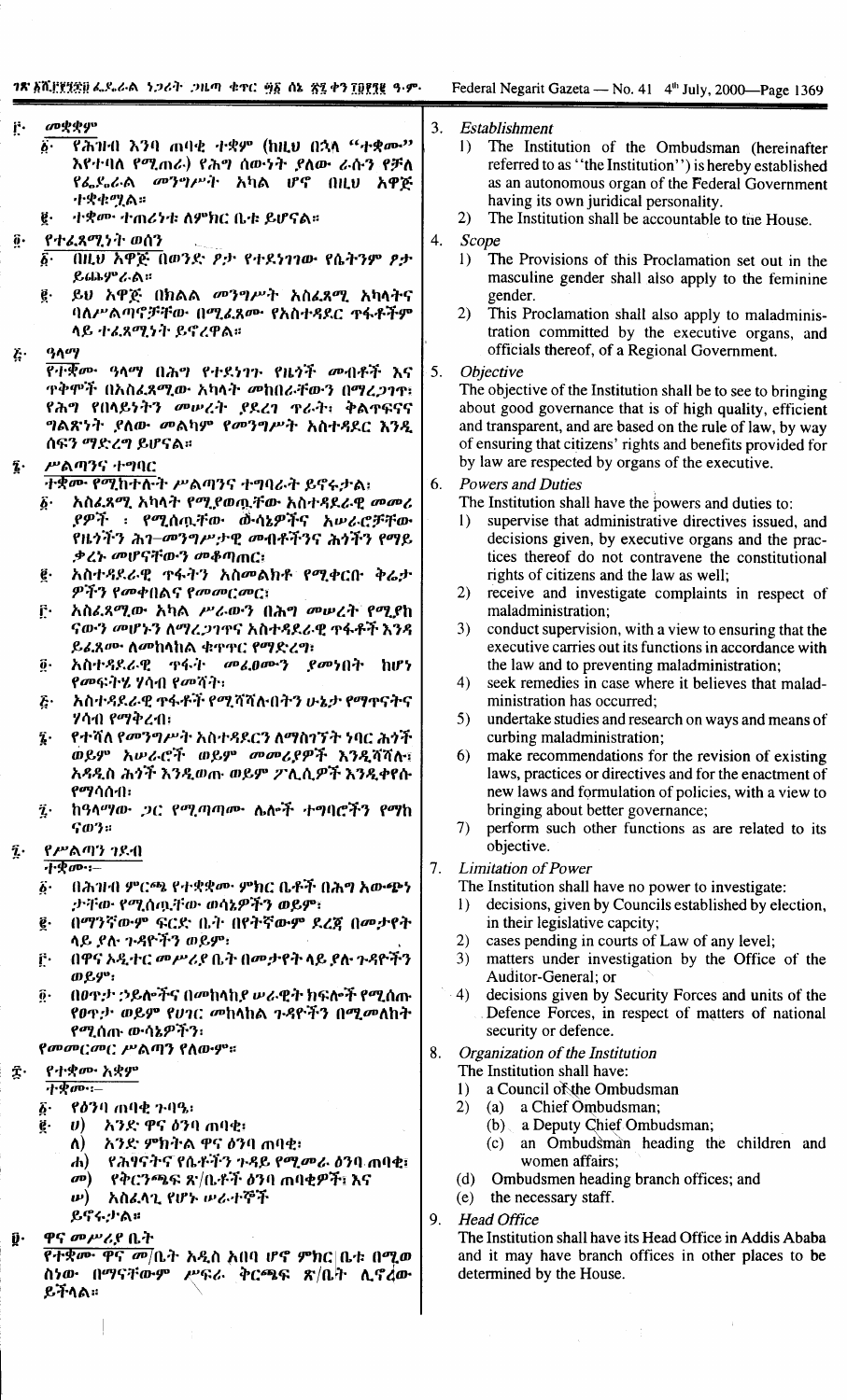| $\mathbf{r}$           | አሿሿም                                                            | 10.<br>Appointment                                                                                          |
|------------------------|-----------------------------------------------------------------|-------------------------------------------------------------------------------------------------------------|
|                        | ዋና ዕንባ ጠባቂ፡ ምክትል ዋና ዕንባ ጠባቂና ሌሎች ዕንባ<br>$\ddot{b}$ .            | $ 1\rangle$<br>The Chief Ombudsman, the Deputy Chief Ombuds-                                                |
|                        | ጠባቂዎች በምክር ቤቱ ይሾማሉ።                                             | man and other Ombudsmen shall be appointed by the                                                           |
|                        | የዋና ዕንባ ጠባቂ፡ የምክትል ዋና ዕንባ ጠባቂና የሌሎች<br>$\mathbf{e}$ .           | House.                                                                                                      |
|                        | <i>ዕንባ ጠባቂዎች አሿሿም የሚከተለው የአመራረ</i> ዋ                            | 2)<br>The appointment of the Chief Ombudsman, the                                                           |
|                        | ሥርዓት ይኖረዋል፡                                                     | Deputy Chief Ombudsman and of other Ombuds-                                                                 |
|                        | ተሿ <i>ሚዎች</i> በዚህ አዋጅ አንቀጽ ፲፩ መሠረት<br>$\boldsymbol{\theta}$     | men shall be made as under the following procedure:                                                         |
|                        | በሚቋቋመው ዕጨ አቅራቢ ኮሚቴ ይመለመላሉ።                                      | the appointees shall be recruited by a Nomination<br>(a)                                                    |
|                        | $\Lambda$ )<br><i>ዕጨዎቹም</i> በኮሚቴው ሁለት ሦስተኛ ድምዕ                  | committee to be formed pursuant to Article 11                                                               |
|                        | የተደገፉ መሆን አለባቸው።                                                | hereunder;                                                                                                  |
|                        |                                                                 | the nominees shall have to receive the support of<br>(b)<br>a two-thirds vote of the members of the Commit- |
|                        | ዕጨዎቹ በምክር ቤቱ አፈ-ንባዔ ለምክር ቤቱ<br>$\mathbf{d}$                     | tee;                                                                                                        |
|                        | ቀርበው ድምጽ የሚሰዋባቸው ይሆናል፡                                          | the list of nominees shall be presented to the<br>(c)                                                       |
|                        | የቀረቡት ዕጫዎች በምክር ቤቱ ሁለት ሦስተኛ<br>$(a^n)$                          | House, by the Speaker, to be voted upon;                                                                    |
|                        | ድምዕ ሲደገፉ ይሾማሉ።                                                  | the nominees shall be appointed upon receipt of a<br>(d)                                                    |
|                        | ፲፩· የዕጨ አቅራቢ ኮሚቴ ተንቅር                                           | two-thirds vote of the House.                                                                               |
|                        | የዕጮ አቅራቢ ኮሚቴ የሚከተለት አባላት ይኖሩታል፤                                 | 11. Composition of the Nomination Committee                                                                 |
|                        | $\ddot{b}$ .                                                    | The Nomination Committee shall have the following                                                           |
|                        | የፌዶራሽን ምክር ቤት አፈጉባዔ  አባል፤<br>$\mathbf{e}$ .                     | members:                                                                                                    |
|                        | ij.<br>ከምክር ቤቱ አባላት መካከል የሚመረጡ አም                               | 1)                                                                                                          |
|                        | "                                                               | 2)<br>the Speaker of the House of the                                                                       |
|                        | $\ddot{\boldsymbol{\theta}}$ .<br>በምክር ቤቱ መቀመጫ ካላቸው ተቃዋሚ        |                                                                                                             |
|                        | <i>ፓርቲዎች መካከል በጋራ ስምምነት የሚመረ</i> ጡ                              | 3)<br>five members to be elected by the House                                                               |
|                        | ሁለት የምክር ቤቱ አባላት<br>"                                           | $, \, \cdot$                                                                                                |
|                        |                                                                 | 4)<br>two members of the House to be elected                                                                |
|                        | የፌዴራል ጠቅላይ ፍርድ ቤት<br>$\ddot{c}$                                 | by joint agreement of opposition parties                                                                    |
|                        | ,,                                                              | , ,                                                                                                         |
|                        | ፲፪· ለሹመት የሚያበቁ መመዘኛዎች                                           | 5)<br>the President of the Federal Supreme                                                                  |
|                        | ከዚህ በታች የተመለከቱትን መመዘኛዎች የሚያሟላ ሰው                                | , ,                                                                                                         |
|                        | በዕንባ ጠባቂንት ሊሾም ይችላል፡                                            | 12. Criteria for Appointment                                                                                |
|                        | ለአ.ትዮጵያ ፌዶራላዊ ዲሞክራሲያዊ ሪፐብሊክ ሕገ<br>Ä٠                            | Any person who:                                                                                             |
|                        | መንግሥት ተገዥ የሆነ፡                                                  | is loyal to the Constitution of the Federal Democratic<br>$\mathbf{D}$                                      |
|                        | ğ.<br>በሕግ ወይም በአስተዳደር ወይም አግባብ ባለው ሴላ ሙያ                        | Republic of Ethiopia;                                                                                       |
|                        | የሰለጠነ ወይም በልምድ በቂ ዕውቀት ያካበተ፤                                    | 2) is trained in law, administration or other relevant                                                      |
|                        | በታታሪነቱ፡ በታማኝነቱ እና በሥነ ምግባሩ መልካም<br>ŕ٠                           | discipline or has acquired adequate knowledge                                                               |
|                        | ስም ያተረፈ፡                                                        | through experience;                                                                                         |
|                        |                                                                 | 3 <sup>)</sup><br>is reputed for his diligence, honesty and good                                            |
|                        | $\ddot{\boldsymbol{0}}$ .<br>ከደንብ መተላለፍ ውጨ ባለ በሌላ የወንጀል ዋፋት ተከሶ | conduct:                                                                                                    |
|                        | .የልተፈረደበት፡                                                      | 4)<br>has not been convicted for a criminal offence other                                                   |
|                        | ዜግንቱ ኢትዮጵያዊ የሆነ፡<br>$\ddot{\mathbf{c}}$                         | than petty offence;<br>is Ethiopian National<br>5)                                                          |
|                        | ï<br>ሥራውን ለመሥራት የሚያስችል የተሟላ ጤንነት                                | is of enough good health to assume the post; and<br>6)                                                      |
|                        | ያለው፡፡ እና                                                        | is above thirty-five years of age;<br><b>7</b> )                                                            |
|                        | ዕድሚው ከ፴፭ ዓመት በላይ የሆነ።<br>Ï,                                     | may be appointed as an Ombudsman.                                                                           |
|                        | 黛 すのとうと                                                         |                                                                                                             |
|                        | δ.<br>ዋና ዕንባ ጠባቂ ተጠሪንቱ ለምክር ቤቱ ይሆናል፡፡                           | 13. Accountability                                                                                          |
|                        | ë.<br>ምክትል ዋና ዕንባ ጠባቂውና ሌሎች ዕንባ ጠባቂዎች                           | The Chief Ombudsman shall be accountable to the<br>$\mathbf{D}$                                             |
|                        |                                                                 | House.                                                                                                      |
|                        | ተጠሪነታቸው ለዋናው ዕንባ ጠባቂ ይሆናል።                                      | The Deputy Chief Ombudsman and other Ombuds-<br>2)                                                          |
| $\tilde{1}\tilde{9}$ . | $\{P, P, \dots\}$                                               | men shall be accountable to the Chief Ombudsman.<br>14. Term of Office                                      |
|                        | የማንኛውም ተሿማ የሥራ ዘመን አምስት ዓመት<br>Ã٠                               | $\left( \right)$                                                                                            |
|                        | ይሆናል።                                                           | The term of office of an appointee shall be five years.<br>2)                                               |
|                        | g.<br>በዚህ አንቀጽ ንውስ አንቀጽ (፩) የተገለጸው የሥራ ዘመን                      | Upon expiry of the term of office specified under                                                           |
|                        | ካበቃ በኋላ ተሿ <i>ሚ</i> ው እንደገና ሊሾም ይችላል።                           | sub-Article (1) of this Article, an appointee may be<br>re-appointed.                                       |
|                        |                                                                 | 3)<br>An appointee discharged from responsibility or                                                        |
|                        | ፫· በአንቀጽ ፲፭ (፩) መሠረት ሹመቱ ቀሪ የተደረገበት                             | removed from office, as under Article 15(1) hereun-                                                         |
|                        | ወይም ከኃላፊንት የተነሳ ሰው እንደገና ካልተሾ <i>መ</i>                          | der, shall not, unless reappointed, assume a post in                                                        |
|                        | በስተቀር ለስድስት ወር ያሀል በሕግ አውጪ፤ በሕግ                                 | legislative, executive and judicial organs for about                                                        |
|                        | አስፈጸሚ ወይም በዳኝንት አካላት ውስተ የኃላፊንት ቦታ                              | six months thereafter.                                                                                      |
|                        | አይሰጠውም።                                                         |                                                                                                             |
|                        |                                                                 |                                                                                                             |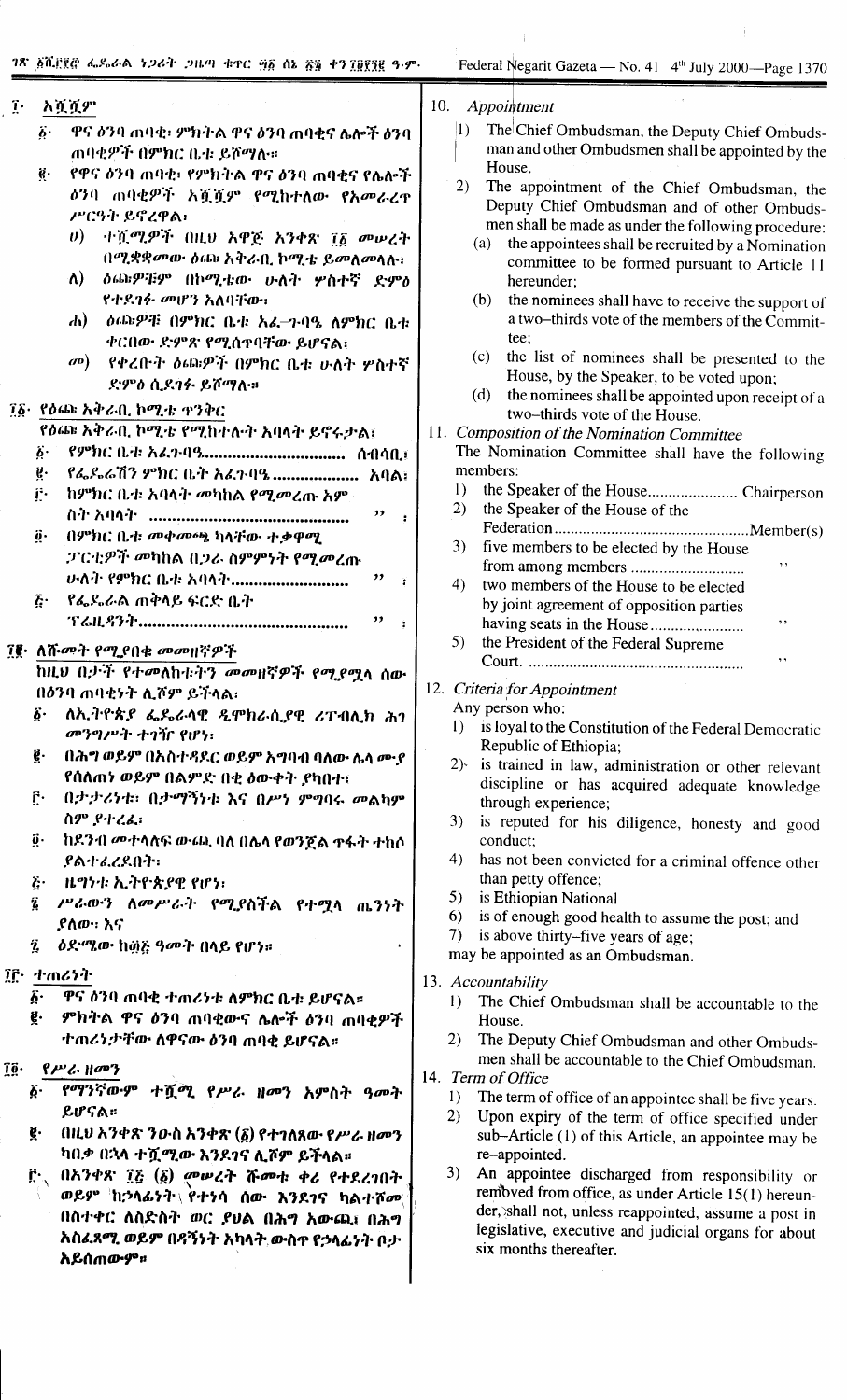ገጽ እሺደጀሮሽ ፌዴራሉ ነጋሪት ጋዜጣ ቁጥር ፵፬ ሰኔ ፳፯ ቀን ፲፱፻፺፪ ዓ-ም-፲፩ ተሿ*ሚ*ው ከኃላፊነት የሚነሳበት ምክንደት አንድ ተሻ*ሚ* በሚከተሉት ሁኔታዎች ከኃላፊነት  $\bar{\boldsymbol{\delta}}$  $\mathbf{D}$ እንዲነሳ ወይም ሹመቱ ቀሪ እንዲሆን ሊደረግ ይችላል፡ circumstances: ሥራውን በገዛ ፌቃዱ ለመልቀቅ ሲፌልግና  $\boldsymbol{\eta}$ .<br>አስቀድሞ የሦስት ወር ማስጠንቀቂያ በጽሑፍ  $(a)$ ሲሰዋ ፡ ወይም  $(b)$ በህመም ምክንደት ሥራውን በሚገባ ለማከናወን  $\Lambda$ ) የማይችል መሆኑ ሲረጋገዋ ፡ ወይም  $(c)$ በሙስና መሥራቱ ወይም ሕግን የሚጸረር ሴሳ  $\mathbf{d}$ ድርጊት መፈጸሙ ሲረጋገዋ ፡ ወይም  $(d)$ ግልጽ የሆነ የሥራ ችሎታ ማነስ መኖሩ ሲረ*ጋገ*ጥ፡  $\mathbf{a}$  $0.89$  $(e)$ የሥራ ዘመኑ ሲደቢቃ።  $\boldsymbol{\omega}$  $(2)$ አንድ ተሿሚ በዚህ አንቀጽ ንዑስ አንቀጽ (፩) መሠረት ë. ከ:›ላፊነት ከተነሳበት ወይም ሹመቱ ቀሪ ከሆነበት ጊዜ አንስቶ በስድስት ወሮች ውስዋ በሌላ ተሺሚ መተካት ይኖርበታል።  $\mathbf{D}$ ፲፯• ተሿሚው ከኃላፊነት የሚነሳበት ሥነ ሥርዓት  $\lambda$ ንድ ተሿሚ በዚህ አዋጅ አንቀጽ ፲፭ (፩) ከ(ለ)– $(\sigma^2)$  $\ddot{b}$ . በተዘረዘሩት ምክንያቶች መሠረት ሹመቱ ቀሪ እንዲሆን የሚደረገው ጉዳዩ በአንቀጽ ፲፯ መሥረት በሚቋቋመው  $2)$ ልዩ አጣሪ ጉባዔ ከተመረመረ በኋላ ይሆናል። ምክር ቤቱ በልዩ አጣሪ ንብዔው አብላጫ ድምጽ ተደግፎ ę. የቀረበለትን የውሳኔ ሃሳብ መርምሮ ሲያምንበትና በሁለት ሦስተኛ ድምዕ ሲደግፌው ተሿሚው ከኃላፊነት እንዲነሳ ይደረ*ጋ*ል። ፲፯· የልዩ አጣሪ ንብዔው ዋንቅር <u>ልዩ አጣሪ ንብኤው የሚከተሉት አባላት ይኖሩታል፣</u> members: የምክር ቤቱ ምክትል አፌ ጉባኤ................... ስብሳቢ፤ Ä٠  $\mathbf{D}$ ë.  $2)$ ከምክር ቤቱ አባላት መካከል የሚመረጡ  $\mathbf{r}$ .  $3)$  $\ddot{\theta}$ በምክር ቤቱ መቀመጫ ካላቸው ተቃዋሚ  $4)$ *ፓርቲዎች ቢጋራ ስምምነት የሚመረ*ዋ  $5)$ የፌዶራል ጠቅላይ ፍርድ ቤት ምክትል  $\ddot{c}$ ፲፰• በሴላ ሥራ መሰማራት ስለመከልከሉ  $\mathbf{D}$ ተሿማው በሥራ ዘመኑ ክፍያን በሚያስገኝ በሌላ የመን ö٠ ግሥትም ሆነ የግል ቅጥር ሥራ ላይ እንዲሥማራ አይፈቀ term of office. ድለትም።  $(2)$ በዚህ አንቀጽ ንውስ አንቀጽ  $(\delta)$  የተመለከተው ቢኖርም  $\ddot{\mathbf{e}}\cdot$ ተሿማው አስተዋጽኦ እንዲያደርግ የሚፌለግበት የተለየ የሙያ መስክ ከግምት ውስዋ ገብቶ በምክር ቤቱ ሊፈቀ ድለት ይችላል። ምዕራፍ ሁለት የተሿሚዎች ሥልጣንና ተግባሮች ፲፱· የዋና ዕንባ ጠባቂው ሥልጣንና ተግባር  $\mathbf{D}$ ዋናው 6ንባ ጠባቂ የተቋሙ የበላይ ኃላፊ በመሆን በዚህ ö. አዋጅ ለተቋሙ የተሰጠውን ሥልጣንና ተግባር በሥራ Proclamation. ላይ ያውሳል። 2) ġ. የዚሀ አንቀጽ ንውስ አንቀጽ (፩) አጠቃላይ አነ*ጋገ*ር እንደተጠበቀ ሆኖ ዋናው ዕንባ ጠባቂ፣ man shall: የተቋሙ የዕንባ ጠባቂዎች ጉባዔ በሚያጸድቀው U)  $(a)$ መመሪያ መሠረት ሠራተኞችን ይቀዋራል፤ ያስተዳ ደነራል፡ የተቋሙን በጀት አዘጋጅቶ በቀዋታ ለምክር ቤቱ ለ)  $(b)$ *ያቀርባል፡ ሲሬቀድም ሥራ* ላይ ያውላል፣ በቂ ምክንያት ሲኖረው አንድ ጉዳይ ከአንድ Ժա የምርመራ ክፍል ወይም መርማሪ ወደ ሴላ  $(c)$ የምርመራ ክፍል ወይም መርማሪ የዛውራል ፡

ወይም በማንኛውም ሥፍራ የተፈጸመ አስተዳ

ደራዊ ዋፋትን በራሱ ይመረምራል፡

- 15. Grounds for Removal of an Appointee
	- An appointee may be removed from office or discharged from responsibility upon the following
		- upon resignation, subject to a three–month prior written notice;
		- where it is ascertained that he is incapable of properly discharging his duties due to illness;
		- where he is found to be corrupt or to have committed other unlawful act;
		- where it is ascertained that he is of manifest incompetence:
		- upon termination of his term of office.
	- Within six months of the removal or discharge of an appointee, as under Sub-Article (1) of this Article. another appointee shall be made to replace him.
- 16. Procedure for Removal of an Appointee
	- An appointee shall be removed from office, upon the grounds specified under Article 15 Sub Article (1) (b)-(d) herein, subsequent to investigation of the matter by a Special Inquiry Tribunal to be formed under Article 17 hereof.
	- An appointee shall be removed from office where the House finds that the recommendation submitted to it, as supported by the majority vote of the Special Inquiry Tribunal, is correct and where it upholds same by a two-thirds majoirty vote.
- 17. Composition of the Special Inquiry Tribunal The special Inquiry Tribunal shall have the following
	- the Deputy Speaker of the House..........Chairperson
	- the Deputy speaker of the House of
	- three members to be elected by the House.....
	- a member of the House to be elected by joint agreement of opposition parties ,,
	- the Vice-President of the Federal Supreme

# 18. Prohibition to Engage in Other Employment

- An appointee shall not be allowed to engage in other gainful, public or private employment during his
- Notwithstanding the provisions of Sub-Article (1) of this Article, the House may allow otherwise in consideration of the particular profession in which<br>the appointee is required to make contribution.

## **PART TWO**

## **Powers And Duties Of Appointees**

# 19. Powers and Duties of the Chief Ombudsman

- The Chief Ombudsman shall be the superior head of the Institution and, as such, shall exercise the powers and duties of the Institution provided for under this
- Without prejudice to the generality stated under Sub-Article (1) of this Article, the Chief Ombuds
	- employ and administer the staff, in accordance with the directive to be adopted by the Council of the Ombudsmen.
	- prepare and directly submit, to the House, the budget of the Institution and implement same upon approval;
	- transfer a case, where he has sufficient grounds, from one investigation section or investigator to another or to himself, or/and investigate a case of maladministration occurring anywhere;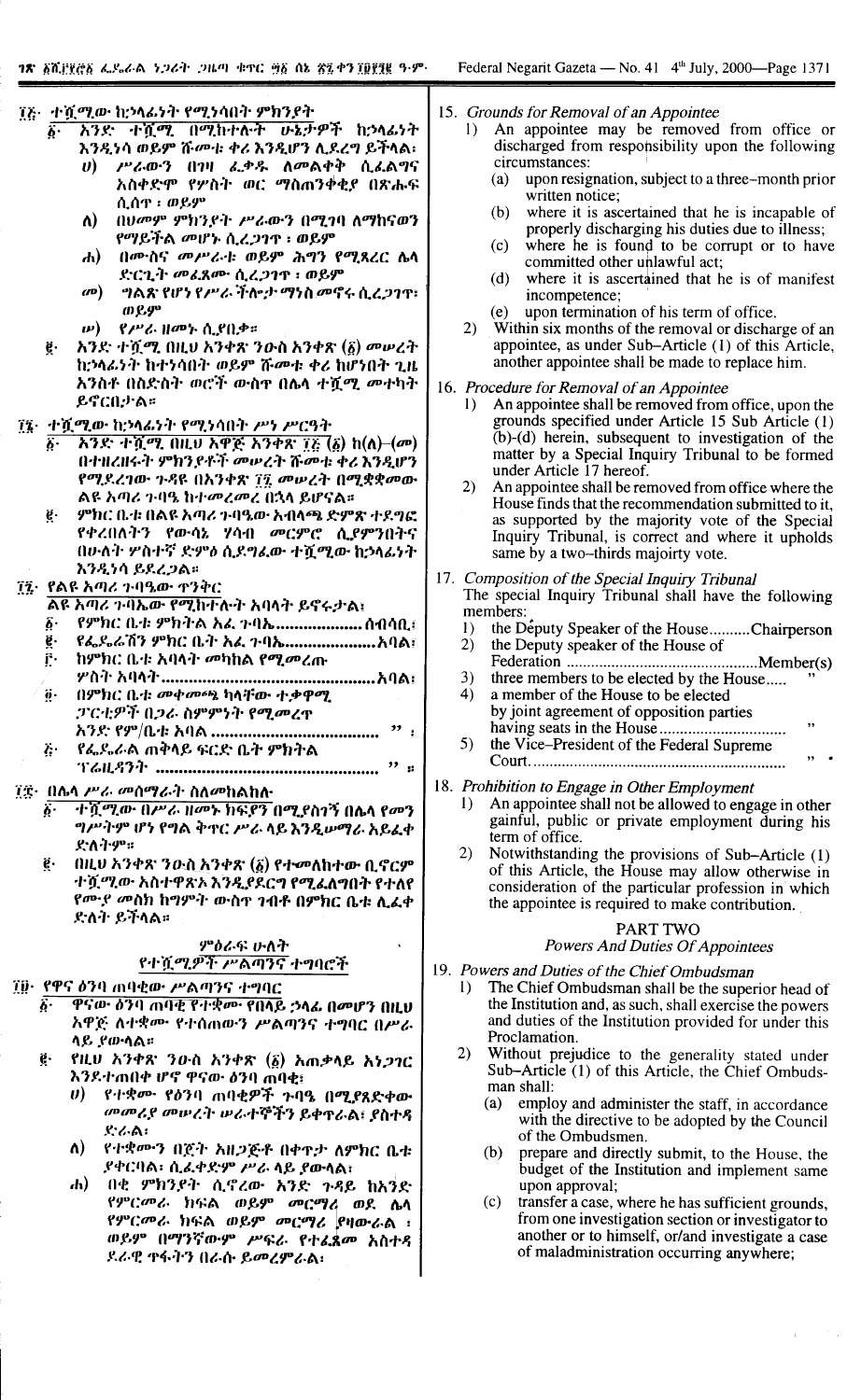- $\omega$ 平息つつみ **ዋፋቶችን** የአስተዳደር አዋንቶ ከመፍትሄ ሃሳብ ጋር ለምክር ቤቱ ያቀርባል፡
- አስተዳደራዊ ጉዳዮችን የሚመለከቱ ረቂቅ ሕጎችን  $\boldsymbol{m}$ አዘጋጅቶ ያቀርባል፡ በሴሎች አካላት በተዘጋጁ ላይ አስተያየት ይሰጣል፡
- አስተዳደራዊ ቀፋቶችንና የተቋሙን ሥራ አካሄድ  $\lambda$ አስመልክቶ ለምክር ቤቱ ሪፖርት ያቀርባል፡
- $\Lambda$ ተቋሙን በመወከል በስብሰባዎች ይካፈላል፡ ከፌዴ ራሉና ከክልል መንግሥታት አካላት እንዲሁም መንግሥታዊ ካልሆኑ ድርጅቶች ጋር የሥራ ግንኙነት ያደርጋል፡
- ă) ቅርንጫፍ ጽሕፈት ቤቶችን ያደራጀል፡ ያስተባ ብራል፡ ይኪታተላል፡
- $\Phi$ ) በምክር ቤቱ የሚሰጡትን ሌሎች ተግባራት ያከና  $\omega$ -GA:
- j.  $(11LU \lambda^2 + 8 \lambda^2 U^2)$   $(0.2LU \lambda^2 + 8 \lambda^2 U^2)$   $(1.2LU \lambda^2 + 8 \lambda^2 U^2)$ በአንቀጽ ፴፭ (፪) ከተጠቀሱት በስተቀር ሌሎች ጉዳዮችን በሚመለከት ዋና ዕንባ ጠባቂው ለተቋሙ የሥራ ቅልዋፍና ባስፌለተ *መ*ጠን ሥልጣንና ተግባሩን በከፌል ለዕንባ ጠባቂዎች ወይም ለሴሎች ;ንላፊዎች በውክልና ሊያስተላልፍ ይችላል።
- የምክትል ዋና ዕንባ ሐባቂ ሥልጣንና ተግባር  $\hat{\mathbf{z}}$ ከዋና ዕንባ ጠባቂው በሚሰጠው መመሪያ መሠረት፣
	- የተቋሙን ዋና መሥሪያ ቤት ተግባራትን በማቀድ፡ ۶۰ በማደራጀት፣ በመምራትና በማስተባበር ዋና ዕንባ ጠባቂውን ይረዳል።
	- ዋና ዕንባ ጠባቂው በማይኖርበት ጊዜ ለዋናው ዕንባ ë. ጠባቂ የተሰጡትን ሥራዎች ያከናውናል።
	- ji. በዋናው ዕንባ ጠባቂ የሚሰጡትን ሌሎች ተግባሮች .የከናውናል።
- ፳፩· የቅርንጫፍ ጽ/ቤቶች የዕንባ ጠባቂዎች ሥልጣንና ተግባር **630 ጠባቂው የቅርንጫፍ ጽ/ቤቱ የበላይ ኃላፊ በመሆን** በዚህ አዋጅ በአንቀጵ ፤ በተቋቋመበት ሥፍራ ውስቲ ለተቋሙ የተሰጠውን ሥልጣንና ተግባር በሥራ ላይ ከማዋል በተጨማሪ የሚከተሉት ሥልጣንና ተግባሮች ይኖሩታል:
	- የመንግሥት የአስተዳደር ሕጎች እና ሴሎች ሕጎች፣  $\ddot{\mathbf{0}}$ . ደንቦችና መመሪያዎች መከበራቸውን የማረጋገዋ፣
	- ę. በቂ ምክንያት ሲኖር አንድ የአስተዳደር ጉዳይ ከአንድ የምርመራ ክፍል ወይም ከአንድ መርማሪ ወደ ሴላ የማዛወር ወይም እራሱ ምር*መሪ የ*ማካሄድ፣
	- አስተዳደራዊ ዋፋቶችን በተመለከተ ለዋናው ዕንባ ŕ٠ ጠባቂና በተቋቋመበት ሥፍራ <mark>ለሚገኝ ክልል መንግ</mark>ሥት ዝርዝር ሪፖርት የማቅረብ፣
	- ከመልካም አስተዳደር መርህ ጋር የማይጣጣሙ ሕጎችና Ö٠ የአሥራር ልምዶች እንዲሻሻሉ ሃሳብ የማቅረብ፣
	- በተቋሙ በሚወጣው መመሪያ መሠረት ቅርንጫፍ ጽ/  $\ddot{\mathcal{L}}$ ቤቱን የመምራት፡
	- ለቅርንጫፍ ጽ/ቤቱ በተፈቀደው በጀት መሠረት ክፍያ  $\mathbf{z}$  . ዎችን የመፈጸም፥
	- ቅርንጫፍ ጽ/ቤቱን በመወከል ከክልል መንግሥት ĩ. አካላትና በተቋቋመበት ሥፍራ ውስዋ ከሚሥሩ መንግ ሥታዊ ካልሆኑ ድርጅቶች *ጋ*ር የሥራ ግንኙነት የማድረግ፡
	- በዋና ዕንባ ጠባቂው የሚሰጡትን ሌሎች ተግባሮች Ϋ́· የማከናወን።

## ምዕራፍ ሦስት የተቋሙ የአሠራር ደንቦች

ያ፪· አ<mark>ቤቱ*ታ የማቅረብ መብት*</mark>

.<br>አቤቱታ የሚቀርበው መብቴ ተዋሶብኛል በሚል ሰው፣  $\vec{b}$ ወይም በሚስት ወይም በባል ወይም በቤተዘመድ ወይም በወኪል ወይም በሦስተኛ ወ1ን ሊሆን ይችላል።

- undertake study of recurrent cases of malad- $(d)$ ministration and forward together with remedial proposals to the House;
- $(e)$ prepare and submit draft administrative legislations, give his opinion on those prepared otherwise:
- submit a report, to the House, on matters of  $(f)$ maladministration and on the activities of the Institution:
- $(g)$ take part in meetings by way of representing the Institution, establish working relations with Federal and Regional government organs as well as with non-governmental organizations:
- organize, as well as coordinate, and follow up  $(h)$
- the activities of branch offices;
- undertake such other activities as are assigned to  $(i)$ him by the House.
- The Chief Ombudsman may, to the extent necessary  $3)$ for the efficient performance of the Institution, delegate part of his powers and duties, other than those specified under Sub-Article  $(2)(b)$ , (e) and (f) of this Article, and Article 35(2), to Ombudsmen or to other officials of the Institution.
- 20. Powers and Duties of the Deputy Chief Ombudsman Pursuant to directives given from the Chief Ombudsman, the Deputy Chief Ombudsman shall:
	- assist the Chief Ombudsman in planning, or- $\left| \right|$ ganizing, directing and coordinating the activities of the head office of the Institution;
	- $2)$ undertake the activities of the Chief Ombudsman in the absence of the latter;
	- carry out such other activities as may be assinged to  $3)$ him by the Chief Ombudsman.
- 21. Powers and Duties of Ombudsmen of Branch Offices In addition to exercising the powers and duties of the Institution specified under Article 6 of this Proclamation within the local jurisdiction of a branch office, an Ombudsman shall, as the superior head of a branch office, have the following powers and duties:
	- to ensure that administrative and other laws,  $\left| \right|$ regulations, and directives, are observed;
	- to transfer an administrative case from one inves- $(2)$ tigation section or investigator to another or to conduct the investigation himself, where it has a good cause:
	- to submit, to the Chief Ombudsman and to the  $3)$ government of the Region wherein it is situate, a detailed report on matters of maladministration;
	- $4)$ to forward proposals for the revision of laws and practices inconsistent with principles of good governance:
	- to direct the branch office, in accordance with 5) directives given from the Institution;
	- to effect payments in accordance with the budget 6) allocated to the branch office;
	- 7) to establish working relations, as a representative of the branch office, with Regional government organs and non-governmental organizations operating within its local jurisdiction;
	- 8) to perform such other functions as are assigned to him by the Chief Ombudsman.

## **PART THREE**

Rules Of Procedure Of The Institution

- 22. The Right to Lodge Complaints
	- A complaint may be lodged by a person claiming to  $\bf{D}$ have suffered from maladministration or, by his spouse, family member, his representative or by a third aprty.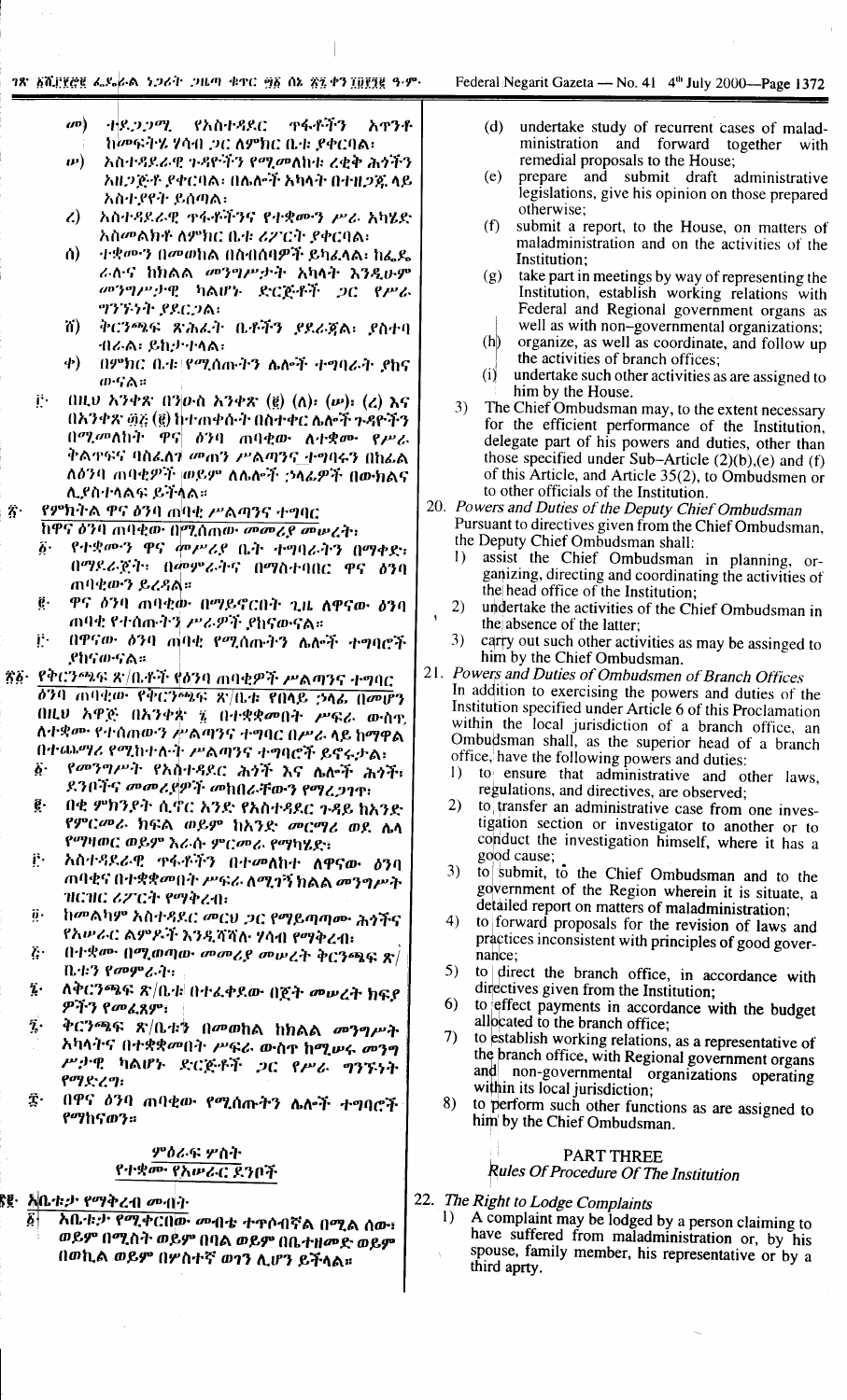- እንደተፈጸመው የአስተዳደር ዋፋት ክብደት ተቋሙ  $\ddot{e}$ . የአመልካቹ ማንነት ሳይገለል የሚቀርበለትን አቤቱ *ታዎች* ሊቀበል ይችላል።
- ማንኛውም ሰው ስለደረሰበት የአስተዳደር ዋፋት Ë. ለተቋሙ አቤቱታ ከማቅረቡ በፊት አግባብነት ላላቸው አካላት ደረጀውን ጠብቆ ቅሬታውን ማሰማት ይኖር በታል።
- በአንቀጽ ఓ የተደነገገው እንደተጠበቀ ሆኖ፣ በዚህ አዋጅ  $\overline{0}$ . መሥረት አቤቱታ የማቅረብ መብት በጉዳዩ የወንጀል ወይም የፍትሐ ብሔር ክስ መመስረትን አይከለክልም። ተቋሙ አቤታታዎችን ተቀብሎ የሚመረምረው  $\ddot{\mathcal{L}}$ .
- ያለምንም ክፍያ ነው።
- ፳፫· ስለ አቤቱታ አቀራረብ
	- አቤቱታ በቃል ወይም በጽሑፍ ወይም በማንኛውም ሌላ  $\overline{\boldsymbol{\delta}}$  . መንገድ ለተቋሙ ሊቀርብ ይችላል።
	- አቤቱ:ታዎች በተቻለ መጠን ከደ*ጋሌ* ማስረጀዎች *ጋ*ር ġ. መቅረብ ይኖርባቸዋል።
	- አቤቱ:ታ እንደሁኔታው በአማርኛ ወይም በክልሉ የሥራ ŕ٠ ቋንቋ ሊቀርብ ይችላል።
- ፳፬· ስለምር*ሙ*ራ
	- <u>ተቋም የቀረበ</u>ነለትን አቤቱታዎች መሠረት በማድረግ  $\overline{b}$ . ምርመራ ሊያካሂድ ይችላል።
	- ተቋሙ አስፈላጊ ሆኖ ሲያገኘው በራሱ እንሳሽነት ğ. ምርመራ የማካሄድ ሥልጣን አለው።
- ጽጅ- ማስረጃዎች እንዲቀርቡ ስለማድረግ
	- ትቋሙ አስፈላጊ *ማጣሪያዎችን ለ*ማካሄድ በቂ በሆነ ጊዜ ውስዋ፡
	- ተመርማሪዎች ለዋደቄ እንዲቀርቡ ወይም መልስ  $\ddot{\bm{b}}$ . እንዲሰጡ፡
	- ምስክሮች ቀርበው .ቃላቸውን እንዲሰጡ፤  $\vec{e}$
	- ለን-ጻዩ *ጤቃሚ የሆነ ማ*ስረጃ የያዘ ማንኛውም ሰው ŕ٠ ይህንን ማስረጃ እንዲያቀርብ፡
	- ለማድረግ ይችላል።
- ጽኜ· *መ*ፍትሔ ስለመስጠት
	- ተቋሙ የቀረበለትን አቤቱታ በስምምነት ለመጨረስ  $\overline{\boldsymbol{\delta}}$ . የተቻለውን ሁሉ *ማድረግ* አለበት።
	- የምርመራውን ውጤት ከነአስተያየቱ ለሚመለከተው ë. አካል የበላይ ;ንላፊ እና ለአቤቱታ አቅራቢው በጽሑፍ ያሳውቃል።
	- ተቋሙ በዚህ አንቀጽ ንዑስ አንቀጽ (፪) መሠረት j÷. የሚሰጠው አስተያየት ለተፈጸመው የአስተዳደር ዋፋት ምክንያት የሆነው ድርጊት ወይም አሥራር እንዲቆም ወይም ለዋፋቱ ምክንያት የሆነው መመሪያ ተፈጸሚነቱ ቀሪ እንዲሆንና የተፈጸመው የአስተዳደር ዋፋት እንዲ ታሪም ወይም ተገቢ የሆነ ማንኛውም ሴላ እርምጃ እንዲወሰድ በግልጽ የሚያመለክት መሆን ይኖርበታል። ለተቋሙ የሚቀርቡ አቤቱታዎች በአጭር ጊዜ ውስዋ  $\ddot{\mathbf{0}}$ .
	- ምላሽ *ማግኘት ይ*ኖርባቸዋል።
- ጽ፯· ቅሬታ የማሰማት መብት
	- ማንኛውም አቤቱታ አቅራቢ ወይም ተመር**ማሪ** የተቋሙ የቢታች ተሿሚ ወይም ኃላፊ በሰጠው *የመፍትሔ ሃሳ*ብ ቅሬታ ያለው ከሆነ የመፍትሔ ሀሳቡ በዕሑፍ ከደረሰው ጊዜ አንስቶ በአንድ ወር ጊዜ ውስዋ በደረጀው ቀዋሎ ለሚገኘው የተቋሙ ተቯሚ ወይም *;*ንላ*ሬ. ቅሬ;*ታውን የማሰማት መብት አለው።
	- በዚህ አንቀጽ ንዑስ አንቀጽ  $(\vec{\delta})$  መሥረት ቅሬታው ġ. የቀረበለት ተሿ*ሚ ወይም ኃ*ላፊ የተሰጠውን የመፍትሄ ሃሳብ ማሻሻል፡ ማገደ፡፡ መሻር ወይም ማዕናት ይችላል።
	- በዋና ዕንባ ጠባቂው የሚሰጠው ውሳኔ የመጨረሻ ij. ይሆናል።
- ጽ፰· ዋፋት መፈጸሙን የማስታወቅ ግዴታ
	- <u> ተቋሙ የምርመራ ሥራውን በሚያከናውንበት ጊዜ ወንጀል</u> መሥራቱን ያመነ እንደሆነ ለሚመለከተው አካል ወይም ;ነሳፊ ወዲያውኍ በጽሑፍ የማስታወቅ ግዴታ አለቢት።
- The Institution may, in consideration of the gravity  $(2)$ of the maladministration committed, receive anonymous complaints.
- Prior to lodging a complaint with the Institution in  $\mathcal{F}$ respect of an act of maladministration from which he has suffered, any person shall bring the complaint before the relevant organs.
- Without prejudice to the provisions of Article 7  $\Delta$ hereof, the right to lodge complaints, as under this Proclamation shall be no bar to the institution of criminal or civil proceedings over the same case.
- The Institution shall receive and investigate com- $5)$ plaints free of any charge.
- **Lodging Complaints** 23.
	- A complaint may be lodged with the Institution  $\left( \right)$ orally, in writing, or in any other manner.
	- Complaints shall, to the extent possible, be submit- $2)$ ted together with supporting evidence.
	- Complaints may be made in Amharic or in the working language of the Region. 3)
- $24$ Investigation
	- The Institution may conduct investigation on the  $\left| \right|$ basis of complaints submitted to it.
	- The Institution shall have the power to conduct  $(2)$ investigation on its own initiation, where it so finds it necessary.
- Ordering the Production of Evidence 25.

In order to undertake necessary examination within a reasonable time, the Institution may order that:

- those complained against appear for question or that  $\left| \right|$ they submit their defence;
- witnesses appear, and give their testimony;  $2)$
- $\overline{3}$ any person in possession of evidence relevant to the case, produce same.
- 26. Remedies
	- The Institution shall make all the effort it can  $\left| \right|$ summon to settle, a complaint brought before it amicably.
	- It shall notify, in writing, the findings of its  $(2)$ investigation and its opinion thereon, to the superior head of the concerned organ and to the complainant.
	- $3)$ The remedy proposed by the Institution, pursuant to Sub-Article (2) of this Article, shall expressly state that the act or practice having caused the maladministration be discontinued, or that the directive having caused same be rendered inapplicable, and that the maladministration committed be rectified, or that any other appropriate measure be taken.
	- $4)$ Complaints submitted to the Institution shall be accorded due response, within a short period of time.
- 27. The Right to Object
	- Any complainant or accused shall have the right to  $\mathbf{D}$ object to the appointee or official next in hierarchy where he is aggrieved by a remedy proposed by a subordinate appointee, or official of the Institution, within one month from the time he is notified, in writing, of such proposed remedy.
	- 2) An official who receives an objection, pursuant to Sub–Article (1) of this Article, may modify, stay the execution of, reverse or confirm the remedy having been proposed.
	- A decision rendered by the Chief Ombudsman shall  $3)$ be final.
- Duty to Notify a Fault 28.

Where the Institution, in the process of conducting investigations, believes that a crime or an administrative fault has been committed, it shall have the duty to, forthwith, notify in writing, immidiatly to the concerned organ or official.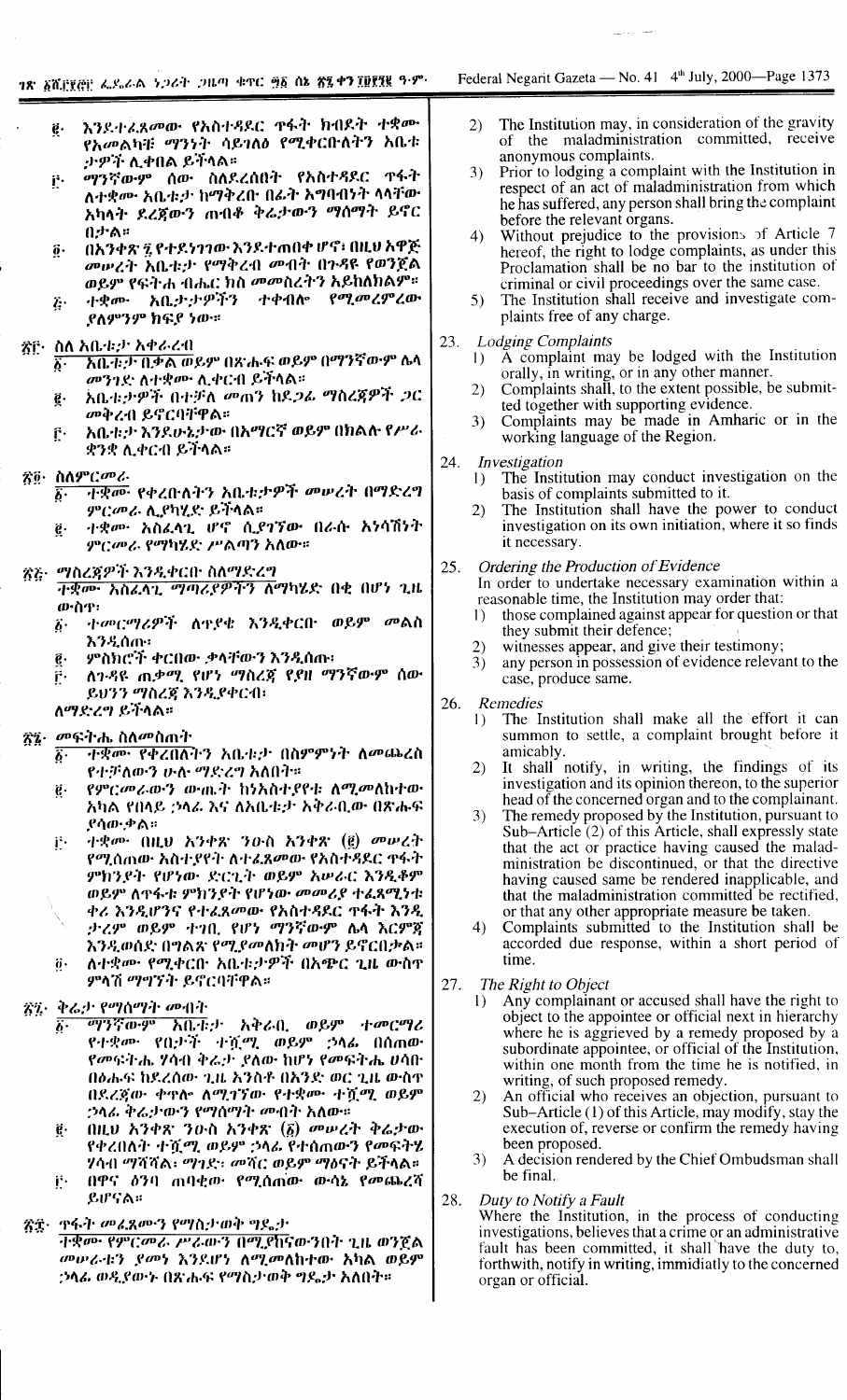| ኛ፱· ስለ ሥልጣን መደራረብ<br>በተቋሙና በኢትዮጵያ ሰብዓዊ መብት ኮሚሽን<br>$\ddot{\mathbf{b}}$ .                       | 29. Overlap of Jurisdiction<br>1)<br>Where cases falling both under the jurisdiction of the                                                          |
|------------------------------------------------------------------------------------------------|------------------------------------------------------------------------------------------------------------------------------------------------------|
| ሥልጣን ሥር የሚወደቁ ጉዳዮች በሚደጋዋሙበት ጊዜ<br>በማንኛቸው እንደሚመረመሩ በሁለቱ የጋራ ምክክር<br>ይወሰናል።                      | Institution and of the Ethiopian Human Rights<br>Commission materialize, the question of which of<br>them would investigate shall be determined upon |
| $\mathbf{e}$<br>አንድን ጉዳይ የትኛው አካል እንደሚመረምር በዚህ                                                 | their mutual consultation.                                                                                                                           |
| አንቀጽ በንዑስ አንቀጽ (፩) መሥረት መወሰን ካልተቻለ                                                             | 2)<br>Failing determination of the matter as under Sub-Ar-                                                                                           |
| አስቀድሞ የቀረበለት አካል ይመረምራል።                                                                       | ticle (1) of this Article, the organ before which the<br>case is lodged shall undertake the investigation.                                           |
| ምዕራፍ አራት                                                                                       | <b>PART FOUR</b>                                                                                                                                     |
| ስለተቋሙ ዕንባ ጠባቂዎች ንብዔና                                                                           | The Council of Ombudsmen and Administration                                                                                                          |
| ስለተቋሙ ሥራተኞች አስተዳደር                                                                             | of the Staff of the Institution                                                                                                                      |
| ĝ.<br>የተቋሙ ዕንባ ጠባቂዎች 7·ባዓ                                                                      | 30. Council of Ombudsmen of the Institution                                                                                                          |
| የተቋሙ ዕንባ ጠባቂዎች ንብኤ (ከዚህ በኋላ "ንብዔው<br>$\boldsymbol{\tilde{b}}$ .                                | Council of Ombudsmen of the Institution (hereinaf-<br>$\mathbf{D}$                                                                                   |
| እየተባለ የሚጠራ) በዚህ አዋጅ ተቋቁሟል።                                                                     | ter referred to as "the Council") is hereby es-<br>tablished.                                                                                        |
| $\boldsymbol{\varrho}$ .<br>ንባዔው የሚከተለባት አባላት ይኖሩታል፡<br><i>ሀ) ዋና ዕንባ ጠባቂ</i> . ስብሳቢ            | 2)<br>The Council shall have the following members:                                                                                                  |
| ለ)<br>_ ምክትል ዋና ዕንባ ጠባቂም/ሰብሳቢ                                                                  | (a)<br>the Chief OmbudsmanChairperson                                                                                                                |
| ሐ) - ሴሎች ዕንባ ጠባቂዎች  አባላት።                                                                      | (b)<br>the Deputy Chief OmbudsmanDeputy                                                                                                              |
| $\mathbf{r}$<br>ንባዔው የራሱን ፀሐፊ ከአባላቱ መካከል ይመርጣል።                                                | (c)<br>other Ombudsmen  Members.<br>3)                                                                                                               |
| $\ddot{\boldsymbol{\theta}}$ .<br>ንባዔው የራሱን የስብሰባ ሥነ ሥነሥርዓት ደንቦች                               | The Council shall elect its secretary from among its<br>members.                                                                                     |
| ሊያወጣ ይችላል።                                                                                     | 4)<br>The Council may draw up its own rules of procedure.                                                                                            |
| ፴፩· የጉባዔው ሥልጣንና ተግባር<br>7.0% ከዚህ በታች የተዘረዘሩት ሥልጣንና ተግባሮች                                       | 31. Powers and Duties of the Council                                                                                                                 |
| ይኖሩታል:                                                                                         | The Council shall have the following powers and duties:<br>$\bf{l}$                                                                                  |
| $\ddot{\mathbf{p}}$ .<br>ይህን አዋጅ ሥራ ላይ ለማዋል መመሪያዎችንና የውስዋ                                      | to adopt directives and by-laws necessary for the<br>implementation of this Proclamation;                                                            |
| ደንቦችን ያጸድቃል፡                                                                                   | 2)<br>to discuss on draft budget of the Institution;                                                                                                 |
| በተቋሙ ረቂቅ በጀት ላይ ይመክራል።<br>$\mathbf{e}$ .                                                       | 3)<br>to adopt staff regulations in conformity with the                                                                                              |
| j.<br>የፌዶራል ሲቪል ሰርቪስ ሕግን መሠረታዊ ዓላማ                                                             | basic principles of Federal Civil Service laws;<br>4)                                                                                                |
| በመከተል የተቋሙ ሠራተኞች የሚተዳደሩበትን<br>መመሪያ ያጸድቃል፡                                                      | to appoint department heads;<br>5) to examine and render a final decision, within a short                                                            |
| መምሪያ ኃላፊዎችን ይሾማል:<br>$\ddot{\theta}$ .                                                         | period of time, on cases, petitions or complaints                                                                                                    |
| E<br>የሚቀርቡለትን የሥራተኛ አስተዳደር ጉዳዮች                                                                | submitted to it within short period of time in relation                                                                                              |
| ዋያቄዎች ወይም አቤቱታዎች መርምሮ በአጭር ጊዜ                                                                  | to staff administration;<br>6)                                                                                                                       |
| ውስዋ የመጨረሻ ውሳኔ ይሰጣል ፡                                                                           | to hear disciplinary cases relating to department<br>heads.                                                                                          |
| የመምሪያ ኃሳፊዎችን የዲሲፕሊን ጉዳዮች ያያል።<br>$\ddot{\imath}$ .<br><u>፴፪· ይግባኝ የማቅረብ መብት</u>                | 32. The Right to Appeal                                                                                                                              |
| $\boldsymbol{b}$ .<br>ን ባዔው በሚሰጠው የአስተዳደር ውሳኔ ቅር የተሰኘ                                          | $\Gamma$<br>Any department head of the Institution aggrieved by                                                                                      |
| የተቋሙ መምሪያ ኃላፊ ውሳኔው ከተሰጠበት ጊዜ                                                                   | administrative decisions rendered by the Council                                                                                                     |
| አንስቶ በአንድ ወር ጊዜ ውስዋ ቅሬታውን ለምክር ቤቱ                                                              | may appeal to the Speaker of the House within one<br>month from the date such decision has been made.                                                |
| አፊ ንባኤ ማቅረብ ይችላል።                                                                              | 2)<br>Decisions rendered pursuant to Sub-Article (1) of                                                                                              |
| $\ddot{\textbf{e}}\cdot$<br>በዚህ አንቀጽ ንውስ አንቀጽ $(\tilde{\delta})$ መሠረት የሚሰጠው<br>ውሳኔ የመጨረሻ ይሆናል። | this Article shall be final.                                                                                                                         |
| it - በሴሎች ባለሙያዎች ስለመገልገል                                                                       | 33. Utilization of Outside Professionals<br>The Institution may utilize, for a specific task and for a                                               |
| ተቋሙ ለተለየ ሥራና ለተወሰነ ጊዜ ተገቢ የሆነውን ክፍያ                                                            | definite duration, outside professionals necessary for its                                                                                           |
| በመፈጸም ሰሥራ የሚያስፌልጉትን የራሱ ያልሆኑ ባለሙያ                                                              | functions, subject to making appropriate remunerations.                                                                                              |
| ዎችን መድበ ሲያሥራ ይችላል።                                                                             | 34. Observance of Secrecy                                                                                                                            |
| ፬· <i>ሚ</i> ስተር ስለመጠበቅ                                                                         | Unless ordered by a court or otherwise permitted by the<br>Chief Ombudsman, any appointee, or staff, or Profes-                                      |
| በፍርድ ቤት ካልታነነዘ ወይም በዋናው ዕንባ ጠባቂ ካልተ                                                            | sional employed pursuant to Article 33 of this                                                                                                       |
| ፈደቀ በስተቀር ማንኛውም የተቋሙ ተሿሚ ወይም ሥራተኛ<br>ወይም በአንቀጽ ፴፫ መሠረት የተመደበ ባለሙያ በሥራው                         | Proclamation shall have the obligation not to disclose, at                                                                                           |
| አጋጣሚ ያወቀውን ምስጢር በማንኛውም ጊዜ የመጠበቅ                                                                | all itmes, any secret known to him in connection with his<br>duty.                                                                                   |
| ግዶሪታ አለበት።                                                                                     | 35.<br><b>Immunity</b>                                                                                                                               |
| ልዩ መብት<br>٨٠                                                                                   | NO:                                                                                                                                                  |
| ማንኛውም የተቋሙ፡-                                                                                   | 1)<br>appointee, or                                                                                                                                  |
| $\ddot{\mathbf{0}}$ .<br>- ተሿሚ ከሆነ ምክር ቤቱ፡<br>ë.<br>መርማሪ ከሆነ ዋና ዕንባ ጠባቂው።                      | 2)<br>investigator                                                                                                                                   |
| ሳይፈቅድ ወይም ከባድ ወንጀል ሲፌጽም እጅ ከፍንጅ                                                                | of the Institution may be detained or arrested without the<br>permission of the House or the Chief Ombudsman,                                        |
| ካልተያዘ በስተቀር አይያዝም፡ አይታውርም።                                                                     | respectively, except when caught in flagrante delicto, for                                                                                           |
|                                                                                                | a serious offence.                                                                                                                                   |
|                                                                                                |                                                                                                                                                      |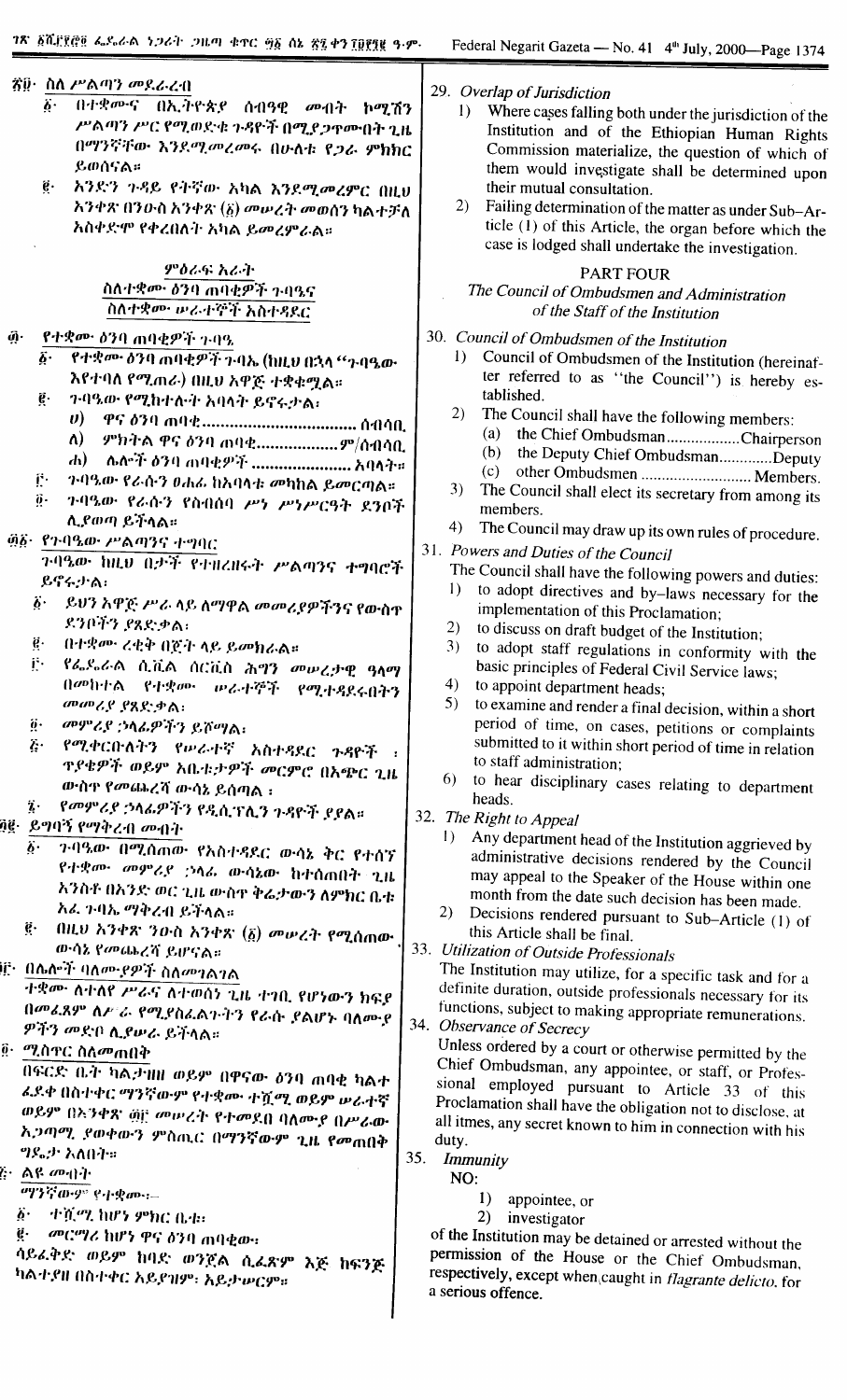# ምዕራፍ አምስት ልዩ ልዩ ድንጋጌዎች

#### ፴፮· በጀተ

የተቋሙ በጀት ከሚከተሉት የተውጣጣ ይሆናል፤  $\boldsymbol{\delta}$ .

- በመንግሥት በሚመደብ በጅትና ድነማ፤  $\boldsymbol{\theta}$
- ከዕርዳታ፣ ከስጦታና ከማናቸውም ሴላ ምንጭ።  $\Lambda$ )
- ለተቋሙ ከተፈቀደው በጀት ውስጥ የየሦስት ወሩ ድርሻ ĝ. የሆነ የሥራ ማስኬጀ በቅድሚያ በኢትዮጵያ ብሔራዊ ባንክ ወይም ባንኩ በሚወክለው ሴላ ባንክ ተቀማጭ ሆኖ በመንግሥት የፋይናንስ ሕግ መሠረት ለተቋሙ ዓላማዎች ማስፈጸሚያ ይውላል።

# <u>ଜୁନ୍ତି</u> ୧୪.୦ଏ *መ*ଧ୍ୟକାରୀ

- ተቋሙ የተሟሉና ትክክለኛ የሆኑ የሒሳብ መዛግብት  $\hat{b}$ . **ይይዛል።**
- የተቋሙ ሂሳብ ምክር ቤቱ በሚሰይመው አካል በየዓመቱ  $\boldsymbol{\rho}$  . ይመረመራል።
- **あヹ**゙゠*የሙ*ተባበር ግዴታ

ተቋሙ ሥልጣንና ተግባሩን ሥራ ላይ ለማዋል እንዲችል ማንኛውም ስው አስፈላጊውን ድጋፍ መስጠት ይኖርበታል።

## ፴፱· *መግ*ለጫ ስለመስጠት

- ĝ. ተቋሙ እንደአስፈላጊነቱ ይፋዊ መግለጫ ይሰጣል።
- ተቋሙ መደበኛ ሪፖርቶች ማቅረብን ጨምሮ አሠራሩን  $\vec{e}$  . በሙሉ ለሕዝብ ግልጽ ማድረግ ይኖርበታል።
- በዚህ አንቀጽ በንውስ አንቀጽ (፪) የተደነገገው ቢኖርም ŕ٠ የአገራቱ ጸዋታና ደኅንነት አደጋ ላይ እንዳይወድቅ ለማድረግ ወይም የግለሰቦችን የግል ሕይወት መብት ለመጠበቅ ሲባል በምስጢር ሲያዙ በሚገባቸው ጉዳዮች ላይ ተቋሙ ዋንቃቄ የመውሰድ ግዴታ አለበት።
- <del>ማ</del>· በስም ማዋፋት ስላለመጠየቅ
	- በዚህ አዋጅ መሠረት የቀረበ አቤቱታ በስም ማዋፋት  $\hat{b}$ . አያስጠይቅም።
	- ተቋሙ ስለሚያካሂደው ምርመራ ውጤት ምክር ቤቱ  $\overline{\mathbf{e}}$  . የሚያቀርበው ሪፖርት ወይም ሥራውን በማስመልከት የሚያደርገው ሴላ ዓይነት መጻጻፍ በስም ማጥፋት የሚያ ስጠይቅ አይሆንም።

# ፵፩∙ ስለ ቅጣት

- ማንኛውም ሰው በተቋሙ መዋሪያ ደርሶት ወይም በሴላ  $\ddot{\boldsymbol{b}}$ . ሁኔታ ተጠርቶ በቂ ምክንያት ሳይኖረው በተወሰነ ጊዜ ውስዋ ካልቀረበ ወይም መልስ ካልሰጠ ወይም ሰነዶች ለማቅረብ ወይም ለማስመርመር ፌቃደኛ ካልሆነ ከአንድ ወር እስከ ስድስት ወር በሚደርስ እሥራት ወይም ከብር ሁለት መቶ እስከ ብር አንድ ሺ በሚደርስ የገንዘብ መቀጫ ወይም በሁለቱም ይቀጣል።
- በወንጀለኛ መቅጫ ሕግ የበለጠ የሚያስቀጣ ካልሆነ  $\vec{e}$  . በስተቀር፡ ምሥክሮች ሆነው በቀረቡ ወይም ሰነድ ባቀረበ ሰዎች ላይ ዋቃት ካደረሰ ወይም በተቋሙ በቀረቡ ሪፖርቶች፣ በተሰጡት የማሻሻያ አስተያየቶችና ሀሳቦች ላይ በሦስት ወር ጊዜ ውስዋ ያለበቂ ምክንያት እርምጀ ካልወሰደ ወይም እርምጃ የማይወስድበትን ምክንያት ካልንለጸ ከዎስት እስከ አምስት ዓመት በሚደርስ እሥራት ወይም ከብር ስድስት ሺ እስከ ብር አሥር ሺ በሚደርስ የገንዘብ መቀጫ ወይም በሁለቱም ይቀጣል።

#### <u>ዓ፪· የመሽጋገሪያ ድንጋጌዎች</u>

ይህ አዋጅ ከመውጣቱ በራት በምክር ቤቱ መታየት የተጀመሩ የአስተዳደር ዋፋቶችን የሚመለከቱ አቤቱታዎች በተቋሙ ይታ የለ።

# **PART FIVE**

# **Miscellaneous Provisions**

- 36. Budget
	- The budget of the Institution shall be drawn from the  $1)$ following sources:
		- budgetary subsidy to be allocated by the gover- $(a)$ nment;
		- $(h)$ assistance, grant and any other surrce.
	- $2)$ From the budget allocated to the institution an amount equivalent to a quarterly portion of its recurrent budget shall, in advance, be deposited at the National Bank of Ethiopia, or at another bank designated by the Bank, and shall be utilized, in accordance with financial regulations of the government for purposes of implementing the objective of the Institution.

#### 37. Books of Accounts

- The Institution shall keep complete and accurate  $1)$ hooks of accounts.
- $2)$ The accounts of the Institution shall be audited annually, by an organ to be designated by the House.
- 38. Duty to Cooperate Any person shall provide the necessary assistance, with a view to helping the Institution exercise its powers and duties.
- 39. Reporting
	- The Institution shall issue an official report, as may  $1)$ be necessary.
	- $(2)$ The Institution shall exercise transparency in respect of its mode of operation, including issuance of regular reports.
	- Notwithstanding the provisions of Sub-Article (2)  $3)$ of this Article, the Institution shall have the duty to exercise caution in respect of matters to be kept secret, with a veiw to not endangering national security and well-being or to protecting individual lives.

40. Non-Answerability for Defamation

- 1) No complaint lodged pursuant to this Proclamation shall entail liability for defamation.
- $2)$ No report of the Institution submitted to the House, on the findings of an investigation undertaken, nor any other correspondence of the Institution relating to its activities shall entail liability for defamation.
- 41. Penalty
	- Any person who, having received summons from  $\mathbf{D}$ the Institution, or been called upon by it otherwise, does not appear or respond without good cause, within the time fixed, or is not willing to produce a document or to have same examined shall be punishable with imprisonment from one month to six months or with a fine from two hundered to one thousand Birr or with both.
	- $(2)$ Unless punishable with more severe penalty under the penal law, any person who causes harm to persons who have witnessed before the Institution. or to persons having produced a document before it, or who, without good case, fails to take measures within three months from receipt of reports, recommendations, and suggestions of the Institution, or does not state the reasons for such failure, shall be punishable with imprisonment from three to five years or with a fine from six thousand to ten thousand Birr or with both;

## 42. Transitory Provision

Complaints on maladministration that are under investigation by the House prior to the enactment of this Proclamation shall be investigated by the Institution.